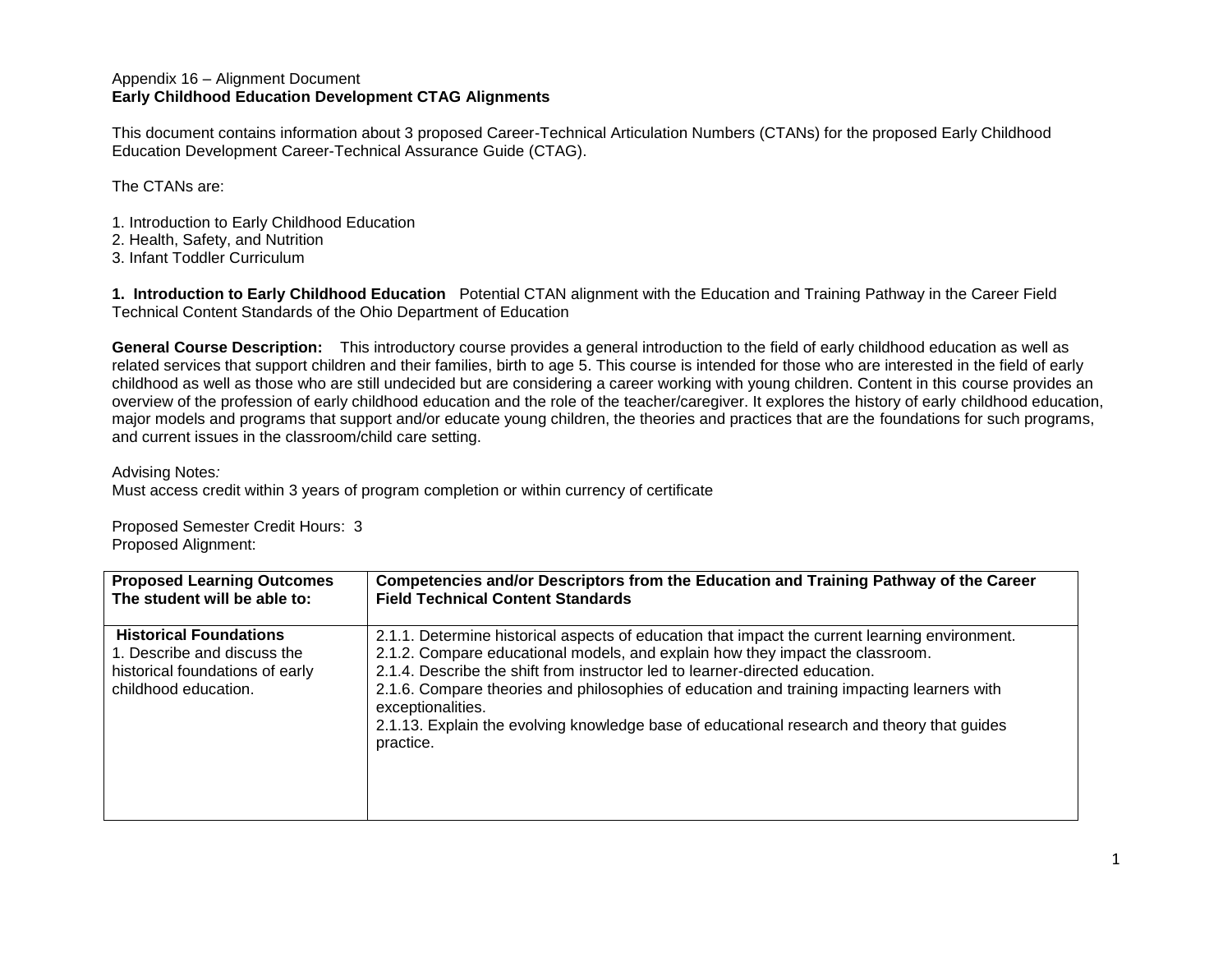| 2. Identify influences (theories and   | 2.1.3. Explain the impact of constructivism on the learning environment, instruction, learning        |
|----------------------------------------|-------------------------------------------------------------------------------------------------------|
| models) on today's early childhood     | activities and assessment.                                                                            |
| programs.                              | 2.1.6 Compare theories and philosophies of education and training impacting learners with             |
|                                        | exceptionalities.                                                                                     |
|                                        | 2.2.1. Explain the goals of education and their role in shaping the educational system.               |
|                                        | 2.2.3. Distinguish among federal, state and locally mandated policies, rules and regulations.         |
|                                        | 2.2.4. Describe the organizational hierarchy in education and training systems.                       |
|                                        | 2.2.5. Describe the role and responsibilities of state and federal education agencies.                |
|                                        | 2.2.6. Explain learners' and stakeholders' roles, rights and responsibilities in education systems.   |
|                                        | 2.2.10. Describe funding sources and levels of contribution to the education system.                  |
| <b>Professional Ethical Standards,</b> | 1.1.2. Identify the scope of career opportunities and the requirements for education, training,       |
| <b>Administration, and Career</b>      | certification, licensure, and experience.                                                             |
| <b>Possibilities</b>                   | 1.1.3. Develop a career plan that reflects career interests, pathways and secondary and               |
| 3. Identify the various credentials,   | postsecondary options.                                                                                |
| licenses, and career opportunities     | 2.2.12. Describe accreditation requirements of educational systems.                                   |
| in different programs that serve       | 2.2.13 Analyze the community's shifting demographics, and recommend ways that the educational         |
| young children, including young        | system can respond.                                                                                   |
| children with diverse needs and        | 2.3.12 Determine requirements for being an Ohio educator, and explain reasons those requirements      |
| abilities                              | change.                                                                                               |
|                                        |                                                                                                       |
| 4. Explain the significance of a       | 2.3.9 Create, implement, and evaluate personal action plan for performance improvement.               |
| professional portfolio that exhibits   | 2.3.11 Assess and address personal biases that potentially impact stakeholder interactions.           |
| a sense of professionalism             | 2.3.13 Develop a professional development plan for lifelong learning.                                 |
|                                        | 2.3.14 Develop a personal philosophy of education.                                                    |
|                                        | 2.3.15 Create and maintain a professional portfolio.                                                  |
|                                        |                                                                                                       |
| 5. Identify a variety of and discuss   | 1.1.4. Describe the role and function of professional organizations, industry associations and        |
| current professional standards         | organized labor and use networking techniques to develop and maintain professional relationships.     |
| related to the early childhood         | 2.3.1 Compare and contrast professional development processes guiding the preparation of              |
| educator (e.g. NAEYC, OSTP, Ohio       | educators.                                                                                            |
| Core Knowledge and                     | 2.3.3. Target and actively participate in relevant professional development opportunities that foster |
| Competencies, and Ohio Early           | growth.                                                                                               |
| Learning & Development Standards       | 2.3.5. Adhere to the legal and ethical framework of the teaching profession, and explain the          |
| (Birth-5).                             | consequences of failing to do so.                                                                     |
|                                        | 2.3.6 Explain the relationship between educational negligence and liability, and describe protections |
|                                        | against liability.                                                                                    |
|                                        | 2.3.10 Promote active and informed citizenship.                                                       |
|                                        | 2.4.2. Complete and maintain up-to-date records (e.g., incident reports, gradebooks, and              |
|                                        | immunization records).                                                                                |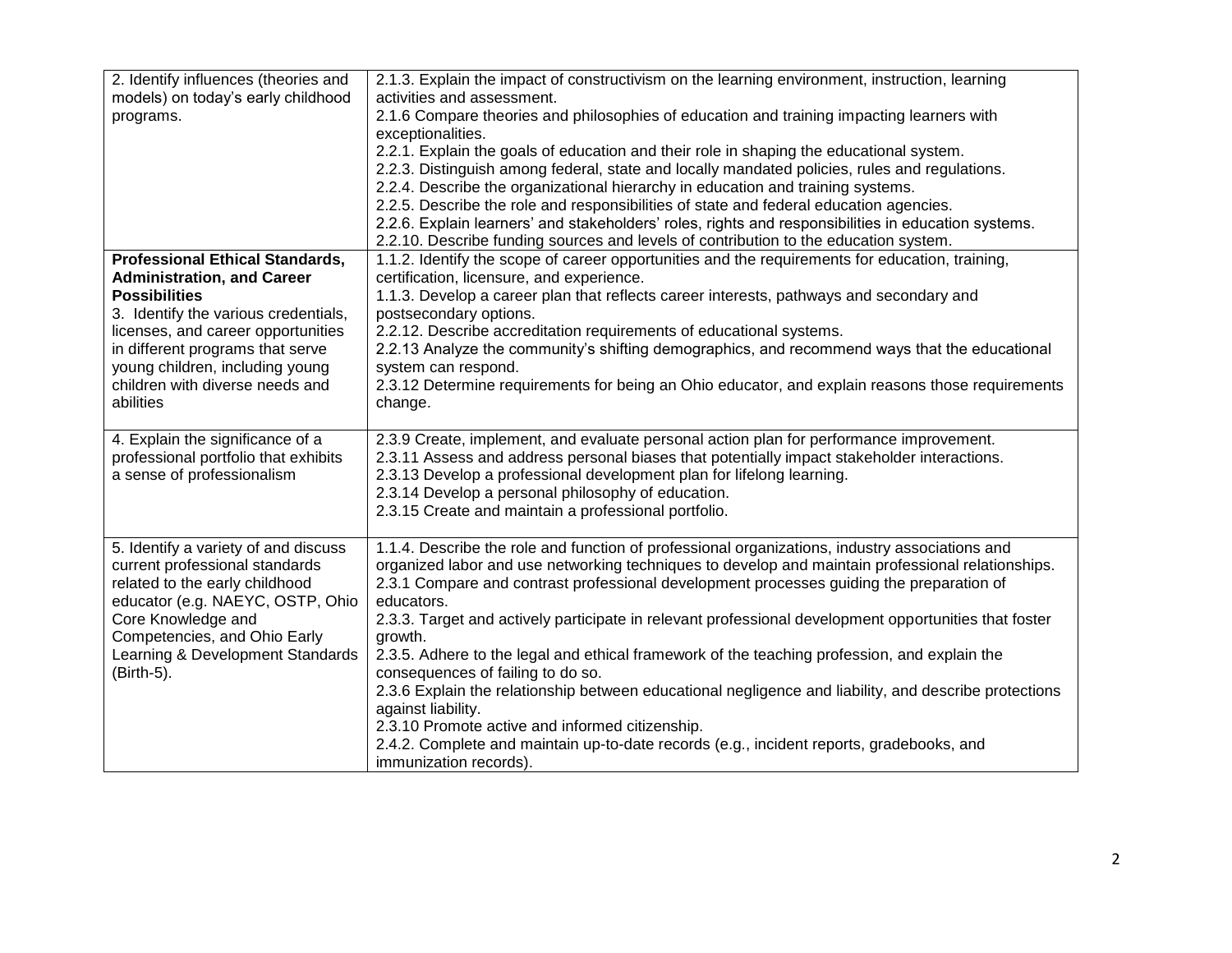| 6. Discuss current social, cultural,  | 1.3.2. Follow protocols and practices necessary to maintain a clean, safe and healthy work            |
|---------------------------------------|-------------------------------------------------------------------------------------------------------|
| psychosocial, and diversity issues    | environment.                                                                                          |
| associated with the care and          | 1.3.3. Use ethical character traits consistent with workplace standards (e.g., honesty, personal      |
| education of young children.          | integrity, compassion, justice).                                                                      |
|                                       | 1.5.2. Describe how cultural intelligence skills influence the overall success and survival of an     |
|                                       | organization.                                                                                         |
|                                       | 1.5.3. Use cultural intelligence to interact with individuals from diverse cultural settings.         |
|                                       | 1.5.4. Recognize barriers in cross-cultural relationships and implement behavioral adjustments.       |
|                                       | 1.5.8. Identify how multicultural teaming and globalization can foster development of new and         |
|                                       | improved products and services and recognition of new opportunities.                                  |
|                                       | 2.2.2. Describe the environments in which education and training are delivered.                       |
|                                       | 4.5.4. Demonstrate cultural awareness.                                                                |
| 7. Identify appropriate interpersonal | 2.3.8 Seek and use feedback and input from peers and administrators to foster professional growth.    |
| communication skills (written and     | 3.4.12. Use communication techniques that promote social growth and development.                      |
| verbal) with children, staff, and     | 4.6.2. Identify and implement techniques to constructively and supportively communicate with          |
| families.                             | family or caregiver regarding learner progress.                                                       |
|                                       | 6.1.5 Compare and contrast the use of social media for personal and educational purposes.             |
|                                       | 6.1.6 Follow established protocols and practices necessary to maintain professional identity and      |
|                                       | reputation while using social media and educational networking sites.                                 |
| 8. Apply reflective and critical      | 1.1.1. Identify the knowledge, skills, and abilities necessary to succeed in careers.                 |
| thinking skills in the field of early | 2.3.7 Engage in reflective practices to strengthen education and training knowledge and skills.       |
| childhood education.                  | 3.7.7 Determine personal contributions to working with culturally diverse communities and learners    |
|                                       | by reflecting on one's own personal culture.                                                          |
|                                       | 5.2.10. Use reflection strategies for evaluating the effectiveness of a lesson.                       |
| 9. Demonstrate understanding of       | 2.3.3. Target and actively participate in relevant professional development opportunities that foster |
| the importance of intentionality and  | growth.                                                                                               |
| reflection as an early childhood      | 2.3.4. Utilize advocacy skills that can be used to shape educational policies and regulations.        |
| professional.                         | 2.3.7. Engage in reflective practices to strengthen education and training knowledge and skills.      |
|                                       | 2.3.11. Assess and address personal biases that potentially impact stakeholder interactions.          |
|                                       | 2.3.14. Develop a personal philosophy of education.                                                   |
|                                       | 5.2.10. Use reflection strategies for evaluating the effectiveness of a lesson.                       |
| <b>Curriculum and early learning</b>  | 1.3.1. Analyze how regulatory compliance affects business operations and organizational               |
| standards for planning for            | performance.                                                                                          |
| developmentally appropriate           | 3.1.1. Describe the interdependence of the developmental domains (e.g., social, emotional,            |
| practices (DAP).                      | cognitive, language, sensory, creative, physical, adaptive).                                          |
|                                       | 3.1.3. Explain growth and development theories (e.g., Piaget's stages of cognitive development,       |
| 10. Use resources and content         | Erikson's theory of human development, Kohlberg's stages of moral development).                       |
| knowledge to plan and evaluate        | 3.1.4. Apply development theories to different ages and stages of learner development.                |
| meaningful and challenging            | 3.1.5. Develop holistic view of learners through the application of growth and development theories.  |
| curriculum that is developmentally    | 3.2.5. Explain how interactions and the environment stimulate brain function, growth and              |
| appropriate.                          | development.                                                                                          |
|                                       | 3.2.6. Create opportunities for students to explore their self-interests.                             |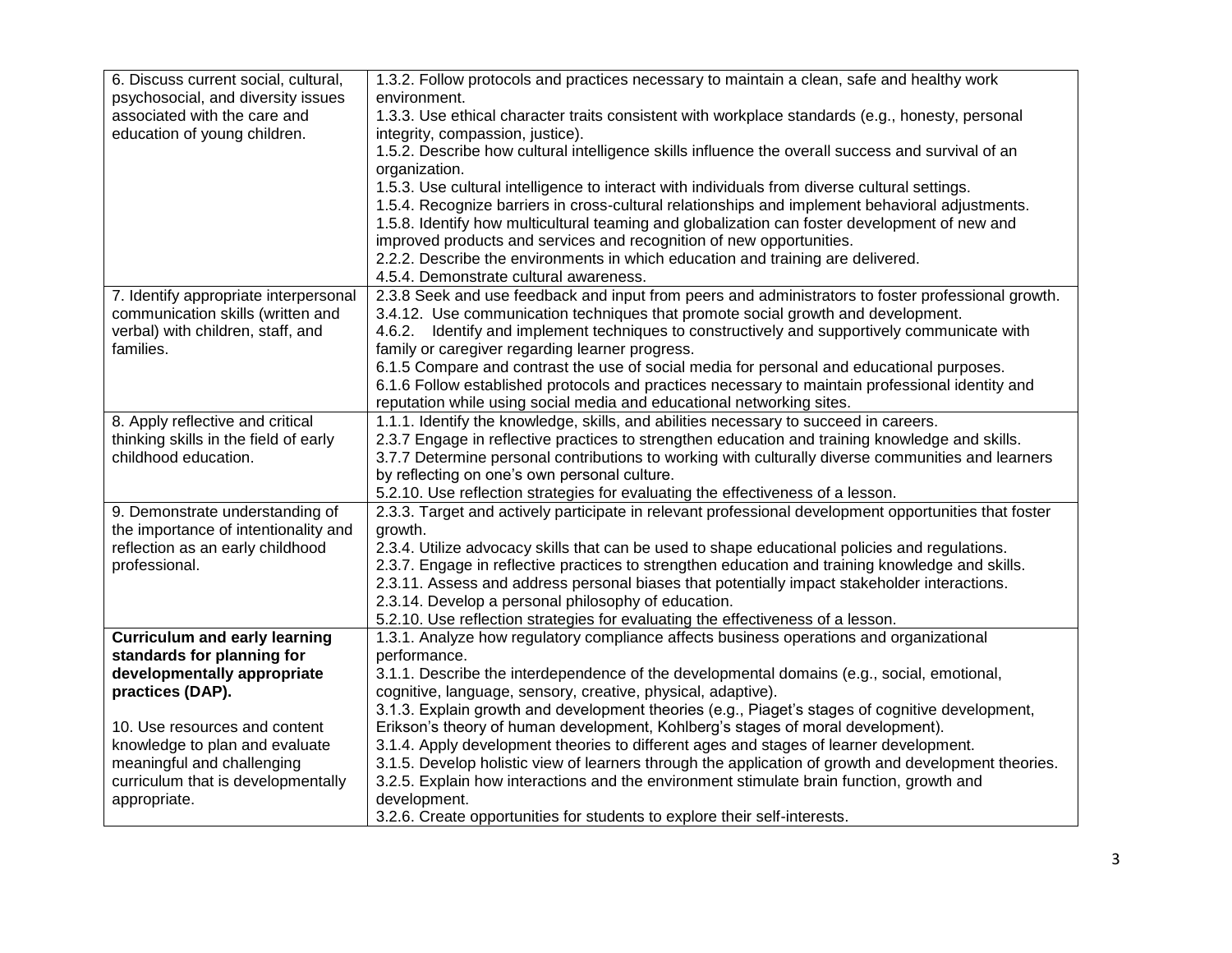| 11. Describe the value and role of<br>play in relation to a child's<br>development and learning.                                       | 3.2.8 Align instructional strategies and interventions to learners' stages of cognitive development and<br>learning.<br>3.3.5. Allocate time for structured and unstructured physical activity based on age band.<br>3.4.1. Identify learner personalities and differences, and explain how they impact learning.<br>3.4.2. Explain genetic and environmental conditions that affect social growth and development.<br>3.4.7 Use strategies to help learners express emotions.<br>3.5.1. Explain the interrelationships of language development with cognitive, physical and<br>social/emotional development.<br>3.5.2. Explain how language is developed.<br>3.5.3. Describe the importance of listening, conversing and gesturing as foundations for learning<br>languages or multiple languages.<br>3.5.4. Identify the relationship between oral language development and reading.<br>3.6.1. Explain the interaction of reading, writing, speaking and listening in literacy development.<br>3.7.6. Implement strategies and techniques that encourage self-esteem and responsibility in<br>learners.<br>5.2.7. Plan developmentally appropriate learning experiences that engage learners in individual and<br>collaborative learning activities.<br>3.4.9 Implement play activities that support social and emotional growth.<br>3.4.10. Explain how play provides opportunity for learners to grow and develop. |
|----------------------------------------------------------------------------------------------------------------------------------------|------------------------------------------------------------------------------------------------------------------------------------------------------------------------------------------------------------------------------------------------------------------------------------------------------------------------------------------------------------------------------------------------------------------------------------------------------------------------------------------------------------------------------------------------------------------------------------------------------------------------------------------------------------------------------------------------------------------------------------------------------------------------------------------------------------------------------------------------------------------------------------------------------------------------------------------------------------------------------------------------------------------------------------------------------------------------------------------------------------------------------------------------------------------------------------------------------------------------------------------------------------------------------------------------------------------------------------------------------------------------------------------------------------------------|
| 12. Evaluate early childhood<br>settings.                                                                                              | 4.1.1. Ensure a safe learning environment.<br>4.1.4. Design, maintain, and modify the classroom layout to create a safe environment.<br>4.4.2. Analyze the impact of environmental factors on the learning environment.<br>4.4.3. Create a learning environment that fosters collaborative and individual work.<br>4.4.4. Incorporate learning areas in classroom design to provide learners space to build, create and<br>engage in self-expression.<br>4.4.5 Maintain and modify the learning environment to accommodate performance and behavior.<br>4.4.6. Determine design principles and guidelines to create an inclusive learning environment.<br>4.4.8. Design the physical learning environment to address learner needs and abilities.<br>4.5.1. Describe the benefits of a globally based learning environment.<br>4.5.3. Identify the impact of diversity on the learning environment.<br>4.5.4 Create a culturally compatible learning environment.<br>4.5.9. Create a supportive and inclusive learning environment that promotes positive interactions and<br>behaviors and minimizes risks.                                                                                                                                                                                                                                                                                                           |
| <b>Children, Families and</b><br><b>Communities</b><br>13. Describe the role of diverse<br>families in the early childhood<br>program. | 3.5.9. Explain the relationship of the home language in promoting development of English language<br>and literacy.<br>3.5.10. Identify the home-language environment of each learner.<br>3.7.8 Address cultural relevance in making curriculum choices and adaptations.<br>4.6.1. Describe the advantages of family or caregiver involvement in a learner's development.<br>4.6.4. Use family engagement strategies to partner with families in making decisions.<br>4.6.5. Collaborate with families to enhance support provided to the learner.                                                                                                                                                                                                                                                                                                                                                                                                                                                                                                                                                                                                                                                                                                                                                                                                                                                                      |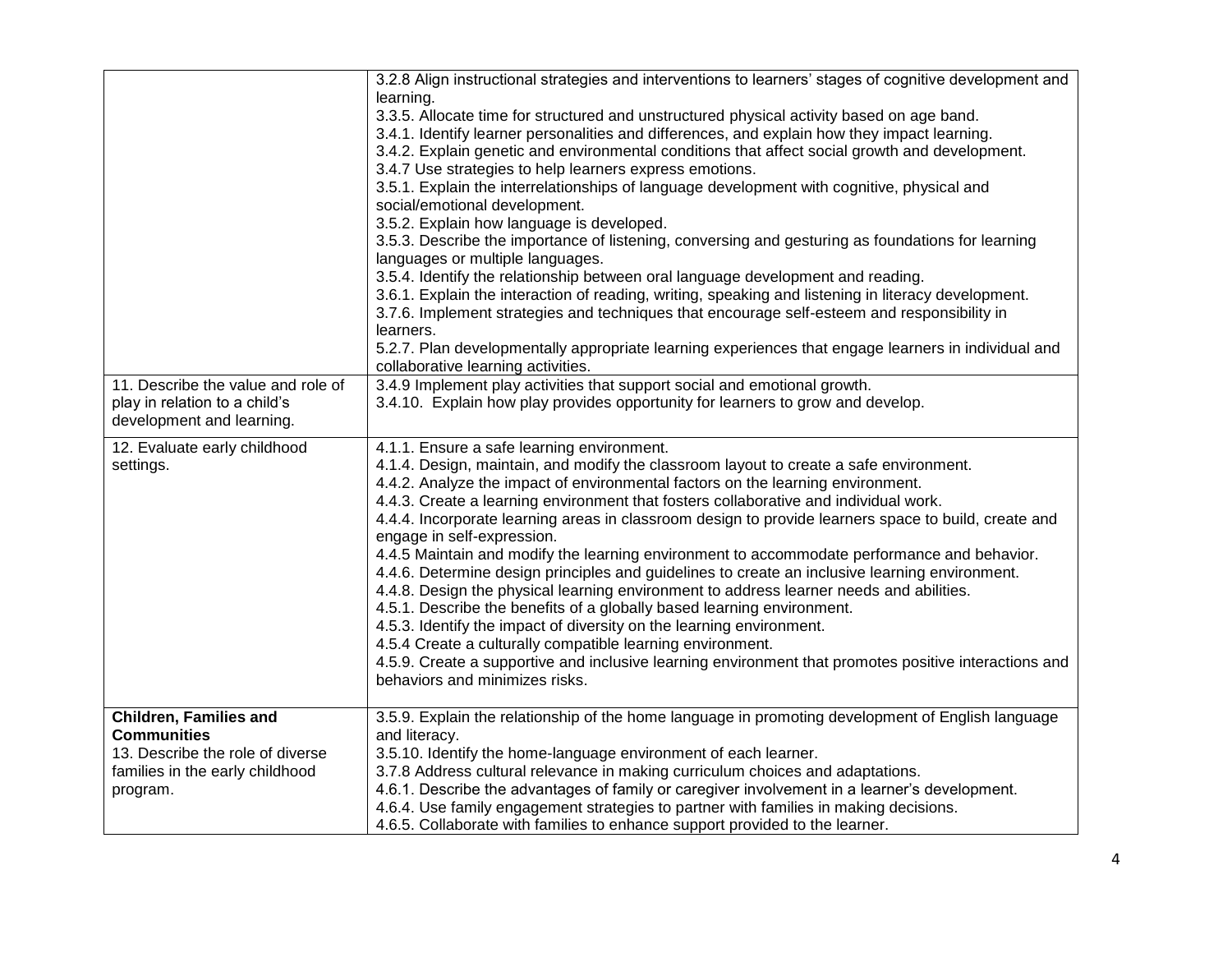| 3.4.5. Describe how caring, consistent relationships with adults provide learners with external                                                       |
|-------------------------------------------------------------------------------------------------------------------------------------------------------|
| supports.                                                                                                                                             |
| 3.4.10. Model self-control for children and learners                                                                                                  |
| 3.7.3. Describe the impact of culture on adults' behavior with children.                                                                              |
| 4.6.1. Describe the advantages of family or caregiver involvement in a learner's development.                                                         |
| 4.6.2. Identify and implement techniques to constructively and supportively communicate with<br>families or caregivers.                               |
| 4.6.4 Use family engagement strategies to partner with families in making decisions                                                                   |
| 4.6.5. Collaborate with families to enhance support provided to the learner.                                                                          |
| 4.6.7. Involve family or caregiver in resolving learner's conflicts or issues.                                                                        |
| 4.6.8. Assist families or caregivers in addressing challenging learner behaviors outside the learning                                                 |
| environment.                                                                                                                                          |
| 1.1.4. Describe the role and function of professional organizations, industry associations and                                                        |
| organized labor and use networking techniques to develop and maintain professional relationships.                                                     |
| 2.2.13. Analyze the community's shifting demographics, and recommend ways that the education                                                          |
| system can respond.                                                                                                                                   |
| 2.3.4. Utilize advocacy skills that can be used to shape educational policies and regulations.                                                        |
| 3.3.3. Once identified, follow local policies for referring the learner for special services.                                                         |
| 4.5.4. Demonstrate cultural awareness.                                                                                                                |
| 4.5.13. Create a culturally compatible learning environment.                                                                                          |
| 4.6.9. Explain the role and value of external support agencies in education.                                                                          |
|                                                                                                                                                       |
| 4.6.11. Explain ways in which community members can contribute to learning experiences.                                                               |
|                                                                                                                                                       |
| 4.6.12. Establish and grow positive relationships with community partners.<br>4.6.13. Engage community partners in developing learning opportunities. |
|                                                                                                                                                       |

**2. Health, Safety, and Nutrition** Potential CTAN alignment with the Education and Training Pathway in the Career Field Technical Content Standards of the Ohio Department of Education

**General Course Description:**In this course, students will examine and discuss content and issues related to the health, safety, and nutrition of young children birth through age 5. Student will explore information that relates to the development of safe learning environments, healthy nutrition, and other positive interactions that support optimal growth and development of young children. Ways to engage the family in supporting these practices as well as licensing rules and information about required training will be included.

Advising Notes*:*

Students are required to obtain certifications or renew, if necessary. Students must follow receiving institution requirements for certification and currency.

Proposed Semester Credit Hours: 2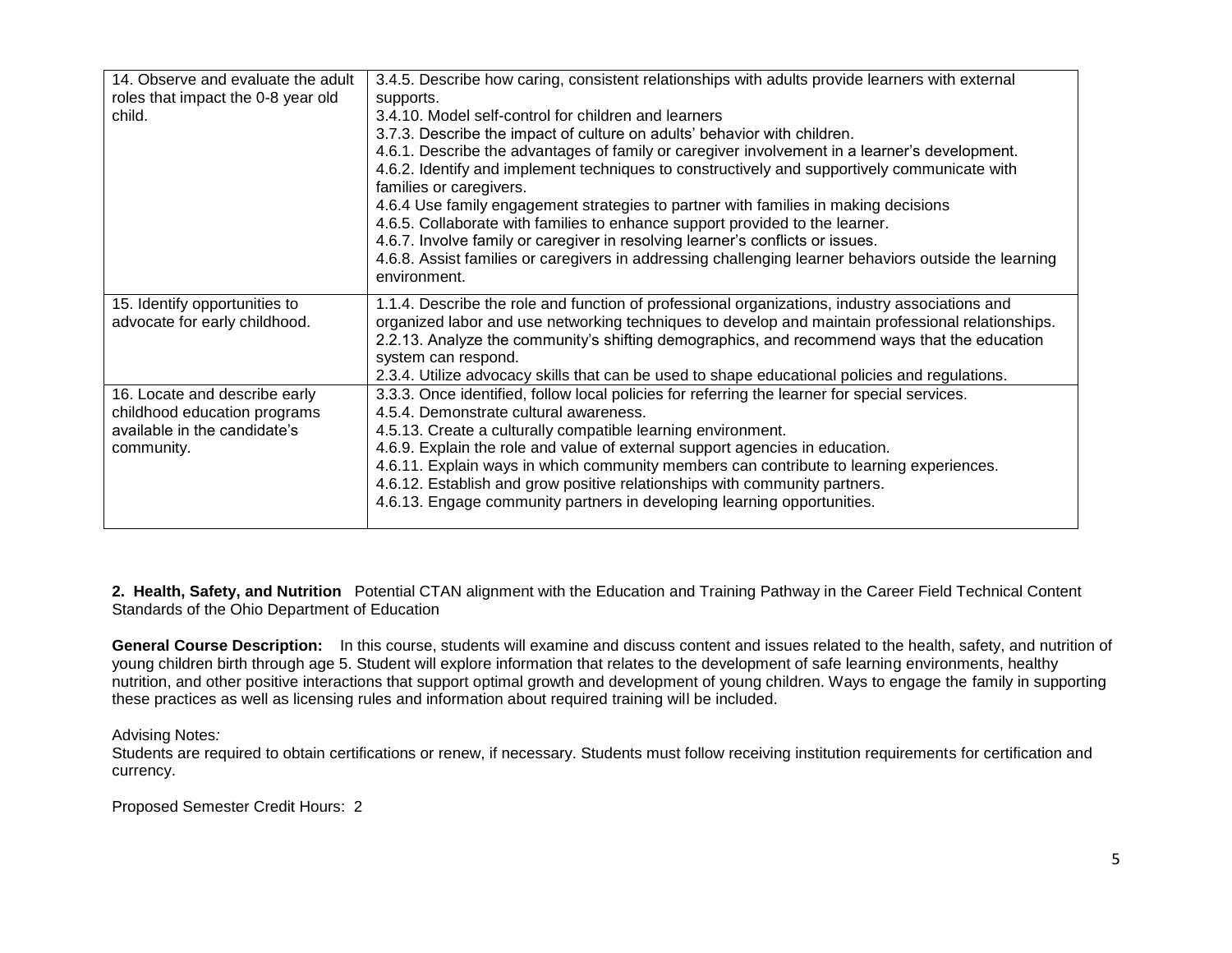| Proposed Alignment:                                                                                                                                                        |                                                                                                                                                                                                                                                                                                                                                                                                                                                                                                                                                                                                                                                                                                                                                                                                                                                                                                                                                                                                                                                                                                                                  |  |
|----------------------------------------------------------------------------------------------------------------------------------------------------------------------------|----------------------------------------------------------------------------------------------------------------------------------------------------------------------------------------------------------------------------------------------------------------------------------------------------------------------------------------------------------------------------------------------------------------------------------------------------------------------------------------------------------------------------------------------------------------------------------------------------------------------------------------------------------------------------------------------------------------------------------------------------------------------------------------------------------------------------------------------------------------------------------------------------------------------------------------------------------------------------------------------------------------------------------------------------------------------------------------------------------------------------------|--|
| <b>Proposed Learning Outcomes</b><br>The student will be able to:                                                                                                          | Competencies and/or Descriptors from the Education and Training Pathway of the<br><b>Career Field Technical Content Standards</b>                                                                                                                                                                                                                                                                                                                                                                                                                                                                                                                                                                                                                                                                                                                                                                                                                                                                                                                                                                                                |  |
| Safety: Licensing, Environments, Practices<br>1. Describe strategies and practices important<br>in securing a safe environment for children,<br>both indoors and outdoors. | 4.1.1. Ensure a safe learning environment.<br>4.1.2. Follow established first aid and CPR protocols for addressing medical emergencies.<br>4.1.4. Design, maintain, and modify the classroom layout to create a safe environment.<br>4.2.2 Maintain a sanitary environment by following appropriate policies and procedures.                                                                                                                                                                                                                                                                                                                                                                                                                                                                                                                                                                                                                                                                                                                                                                                                     |  |
| 2. Locate and discuss existing licensing rules,<br>regulations, and mandates concerning health,<br>safety, and nutrition.                                                  | 4.1.5. Identify staff or agencies needed to resolve safety issues or violations.<br>4.1.6. Identify the signs, symptoms and impact of physical and mental abuse; and adhere to<br>reporting protocol.<br>4.1.7. Recognize signs of drug or alcohol abuse, and adhere to reporting protocol.<br>4.1.8. Identify resources, organizations, and agencies committed to assisting victims of<br>physical and/or mental abuse.<br>4.1.10 Identify foods that may cause choking in learners<br>4.2.3. Update and maintain health records according to protocol.<br>4.2.4 Identify signs and symptoms of common childhood health issues and diseases.<br>4.2.5 Follow established protocols for monitoring and reporting suspected cases of distress or<br>communicable diseases.<br>4.2.6. Implement procedures for administering physician's orders or parent instructions when<br>treating a learner with a medical condition.<br>4.3.10 Explain the importance of social interaction for infants and children during snack and<br>mealtimes.<br>4.3.11. Document and report food-related concerns or incidents to a learner's family |  |
| 3. Review and summarize Ohio's current state<br>program standards                                                                                                          | 1.3.1. Analyze how regulatory compliance affects business operations and organizational<br>performance.<br>1.3.2. Follow protocols and practices necessary to maintain a clean, safe and healthy work<br>environment.<br>1.3.5. Access and implement safety compliance measures (e.g., quality assurance information,<br>safety data sheets [SDSs], product safety data sheets [PSDSs], United States Environmental<br>Protection Agency [EPA], United States Occupational Safety and Health Administration<br>[OSHA]) that contribute to the continuous improvement of the organization.                                                                                                                                                                                                                                                                                                                                                                                                                                                                                                                                        |  |
| <b>Nutrition</b><br>4. Describe basic nutritional guidelines for<br>young children.                                                                                        | Identify the role that nutrition plays in growth and development.<br>4.3.1.<br>4.3.2.<br>Determine appropriate dietary guidelines for healthy meals or snacks.<br>4.3.3.<br>Identify nutritional needs of learners based on age and stage of development.<br>4.3.4<br>Describe the effects of nutrients on health, appearance, and peak performance.<br>4.3.5.<br>Identify barriers that prevent learners from obtaining proper nutrition.<br>4.3.6.<br>Implement strategies that promote healthy eating habits.<br>4.3.7.<br>Identify and adhere to special dietary needs of learners.<br>4.3.10. Explain the importance of social interaction for infants and children during snack and<br>mealtimes.                                                                                                                                                                                                                                                                                                                                                                                                                          |  |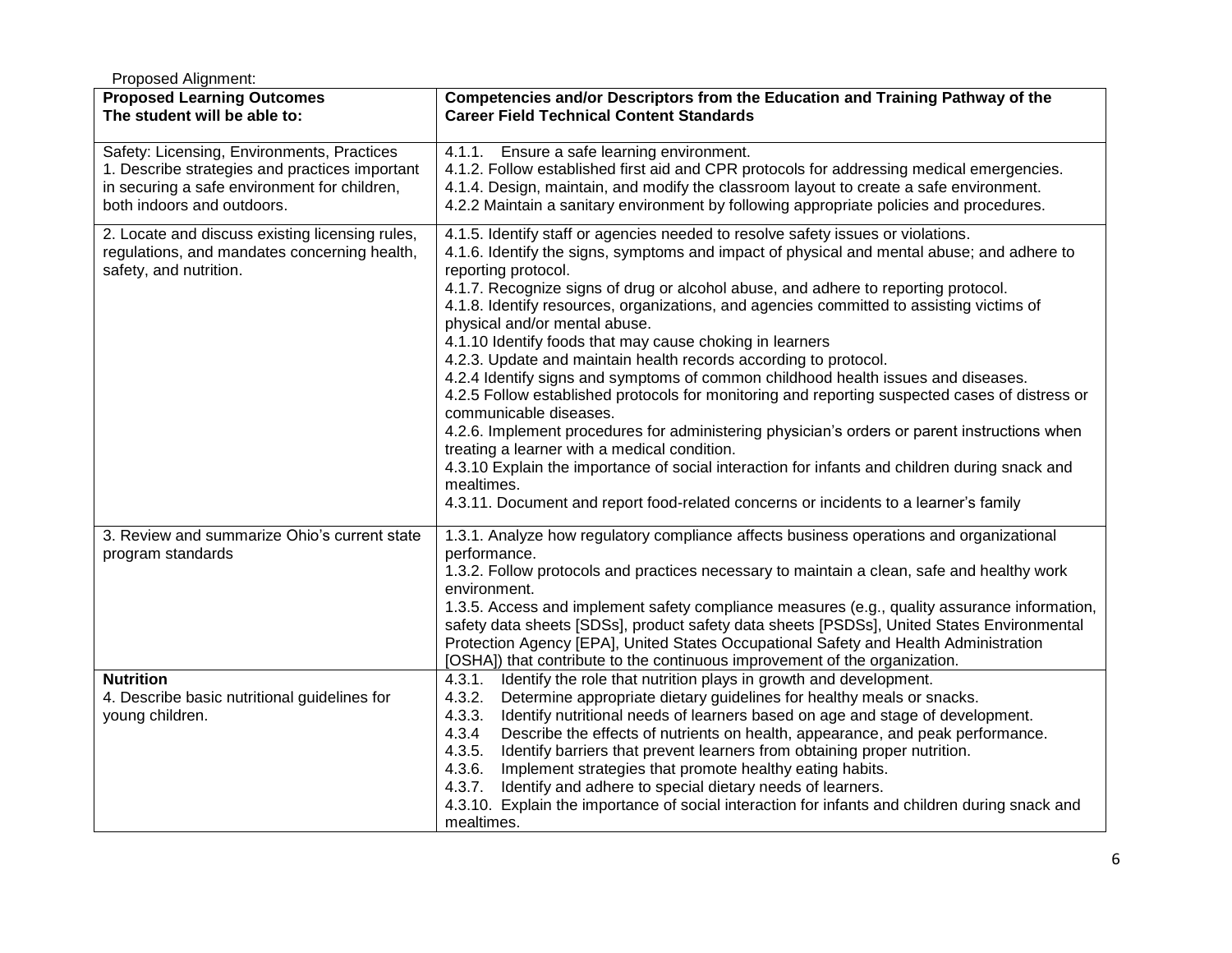| 5. Plan, develop, and evaluate nutritious<br>menus for young children.                                                                             | 4.3.6<br>Implement strategies that promote healthy eating patterns.<br>Identify strategies to broaden learner's food experiences.<br>4.3.8.<br>Develop menus for healthy meals and snacks.<br>4.3.9                                                                                                                                                                                                                                                                                                                                                                                                                                                                         |
|----------------------------------------------------------------------------------------------------------------------------------------------------|-----------------------------------------------------------------------------------------------------------------------------------------------------------------------------------------------------------------------------------------------------------------------------------------------------------------------------------------------------------------------------------------------------------------------------------------------------------------------------------------------------------------------------------------------------------------------------------------------------------------------------------------------------------------------------|
| 6. Describe dietary guidelines and how<br>nutritious foods are essential in healthy growth<br>and development.                                     | 4.3.1.<br>Identify the role that nutrition plays in growth and development.<br>4.3.2.<br>Determine appropriate dietary guidelines for healthy meals or snacks.<br>Identify nutritional needs of learners based on age and stage of development.<br>4.3.3.                                                                                                                                                                                                                                                                                                                                                                                                                   |
| <b>Health and Wellness</b><br>7. Identify developmentally appropriate<br>integrated learning experiences in the health<br>education content areas. | 4.2.1. Model appropriate cleanliness and hygiene practices<br>4.2.7. Integrate activities that promote healthy, active living.<br>4.2.8. Collaborate with families to establish strategies for healthy lifestyles.                                                                                                                                                                                                                                                                                                                                                                                                                                                          |
| 8. Describe signs and sources of stress in<br>children's lives, as well as factors which<br>contribute to stress resilience.                       | 4.2.4. Identify signs and symptoms of common childhood health issues and diseases.<br>4.2.5. Follow established protocols for monitoring and reporting suspected cases of distress or<br>communicable diseases.<br>4.2.6. Implement procedures for administering physician's orders or parent instructions when<br>treating a learner with a medical condition.<br>4.2.7. Integrate activities that promote healthy, active living.<br>4.2.8. Collaborate with families to establish strategies for healthy lifestyles.                                                                                                                                                     |
| 9. Identify the interconnection of nutrition and<br>health in preventing obesity.                                                                  | 4.2.4. Identify signs and symptoms of common childhood health issues and diseases.<br>4.2.7. Integrate activities that promote healthy, active living.<br>4.2.8. Collaborate with families to establish strategies for healthy lifestyles.<br>4.3.1. Identify the role that nutrition plays in growth and development.<br>4.3.4. Describe the effects of nutrients on health, appearance, and peak performance.<br>4.3.6. Implement strategies that promote healthy eating habits.<br>4.3.10. Explain the importance of social interaction for learners during snack and mealtimes.<br>4.3.11. Document and report food-related concerns or incidents to a learner's family |
| 10. Explore strategies to assist teachers in<br>promoting nutrition, activity and movement,<br>and wellness in the young child's life.             | Integrate activities that promote healthy, active living.<br>4.2.7.<br>Identify strategies to broaden learners' food experiences.<br>4.3.8.<br>Analyze the impact of environmental factors on the learning environment.<br>4.4.2.<br>4.4.8. Design the physical learning environment to address learner needs and abilities.<br>4.6.1. Describe the advantages and importance of family or caregiver involvement in learner<br>development.<br>7.2.3. Screen learners' overall health status, developmental strengths, and weaknesses.                                                                                                                                      |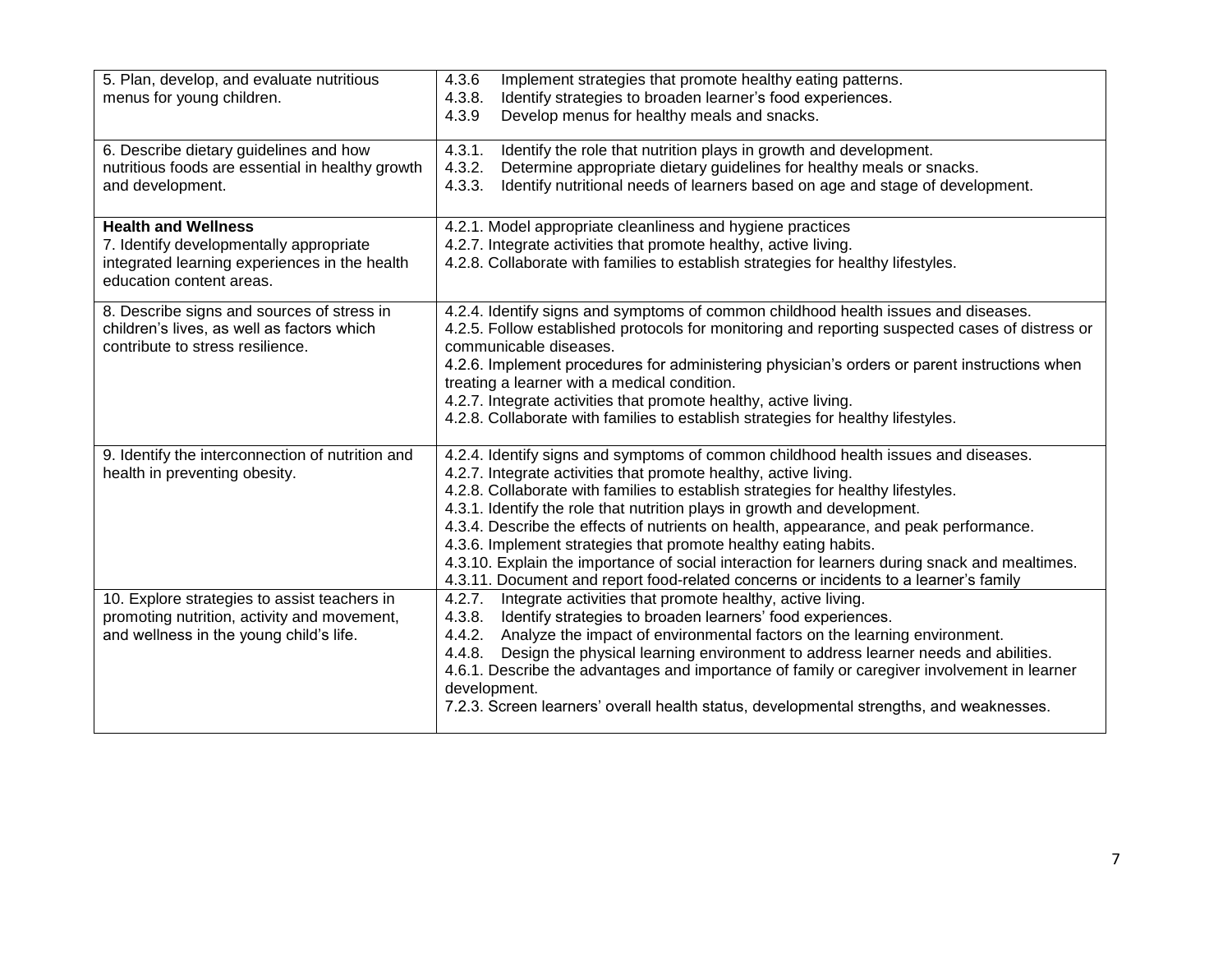**Infant and Toddler Curriculum** Potential CTAN alignment with the Education and Training Pathway in the Career Field Technical Content Standards of the Ohio Department of Education

**General Course Description:**This course engages participants in exploration and discussion about high-quality care giving and developmentally appropriate practices when engaging with infants and toddlers and their families. The importance of quality environments that support development, language and literacy, family engagement, advocacy, positive guidance, and professionalism are discussed as they relate to required standards and the care of infants and toddlers.

## Advising Notes*:*

Must access credit within 3 years of program completion or within currency of certificate

Proposed Semester Credit Hours: 3

| <b>Proposed Learning Outcomes</b><br>The student will be able to:                                                                                              | Competencies and/or Descriptors from the Education and Training Pathway of the Career<br><b>Field Technical Content Standards</b>                                                                                                                                                                                                                                                                                                                                                                                                                                                                                                                                                                                                                                                                                                                                                 |
|----------------------------------------------------------------------------------------------------------------------------------------------------------------|-----------------------------------------------------------------------------------------------------------------------------------------------------------------------------------------------------------------------------------------------------------------------------------------------------------------------------------------------------------------------------------------------------------------------------------------------------------------------------------------------------------------------------------------------------------------------------------------------------------------------------------------------------------------------------------------------------------------------------------------------------------------------------------------------------------------------------------------------------------------------------------|
| <b>Environments: Health and Safety</b><br>1. Identify the rules regarding licensing of<br>childcare programs for infants and toddlers in<br>the State of Ohio. | 2.2.2. Describe the environments in which education and training are delivered.<br>2.2.5. Describe the role, responsibilities of state and federal education agencies.<br>2.4.1. Identify operational responsibilities of educators and trainers.<br>2.4.2. Complete and maintain up-to-date records (e.g., incident reports, gradebooks,<br>immunization records).<br>2.4.4. Maintain up-to-date financial records.<br>2.4.5. Determine the nature of needed paperwork, and complete it according to protocol.<br>4.2.2. Maintain a sanitary environment by following appropriate policies and procedures.                                                                                                                                                                                                                                                                       |
| 2. Examine and Explain the Ohio's current<br>state program standards for quality.                                                                              | Analyze how regulatory compliance affects business operations and organizational<br>1.3.1.<br>performance.<br>2.2.12. Describe accreditation requirements of education systems.                                                                                                                                                                                                                                                                                                                                                                                                                                                                                                                                                                                                                                                                                                   |
| 3. Evaluate the early childhood environment to<br>ensure the learning, health, and safety of<br>infants and toddlers.                                          | 2.4.6. Select and maintain classroom equipment and supplies.<br>4.1.2. Follow established first aid and CPR protocols for addressing medical emergencies.<br>4.1.3. Develop and follow emergency action plans.<br>4.1.4. Design, maintain, and modify the classroom layout to create a safe environment.<br>4.2.1. Model appropriate cleanliness and hygiene practices<br>4.4.1. Analyze the impact of environmental factors on the learning environment.<br>4.4.3. Create a learning environment that fosters collaborative and individual work.<br>4.4.4. Incorporate learning areas in classroom design to provide learners space to build, create<br>and engage in self-expression.<br>4.4.5. Maintain and modify the learning environment to accommodate performance and behavior.<br>4.4.8. Design the physical learning environment to address learner needs and abilities |

Proposed Alignment: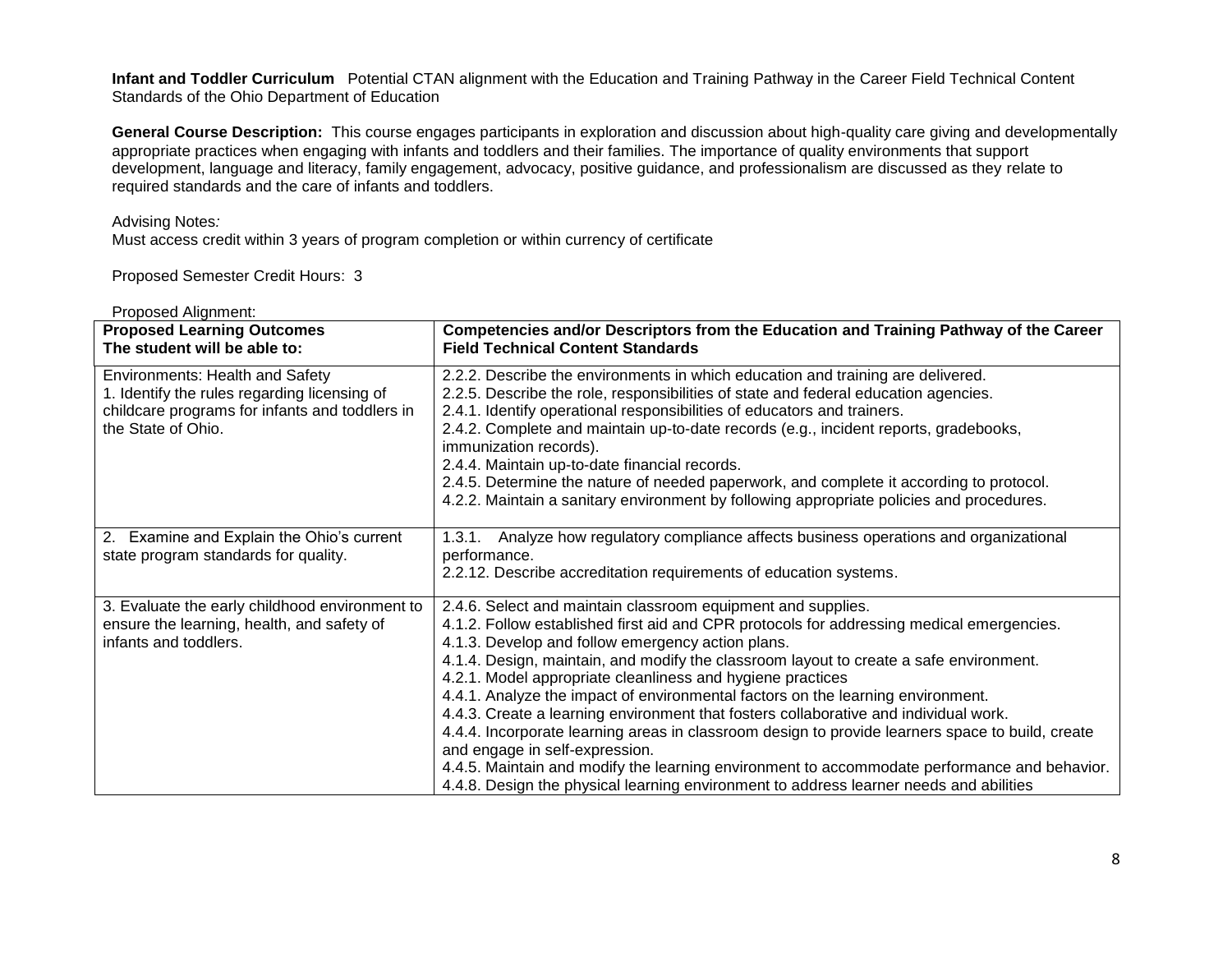| <b>Caregiving/ Appropriate Practices</b>      | 2.1.1. Determine historical aspects of education that impact the current learning environment.                                            |
|-----------------------------------------------|-------------------------------------------------------------------------------------------------------------------------------------------|
| 4. Review and analyze appropriate practices   | 2.1.6. Compare theories and philosophies of education and training impacting learners with                                                |
| and curriculum models for infants and         | exceptionalities.                                                                                                                         |
| toddlers, including infants and toddlers with | 3.1.1. Describe the interdependence of the developmental domains (e.g., social, emotional,                                                |
| diverse needs and abilities.                  | cognitive, language, sensory, creative, physical, adaptive).                                                                              |
|                                               | 3.1.2. Explain developmental stages and milestones.                                                                                       |
|                                               | 3.1.3. Explain growth and development theories (e.g., Piaget's stages of cognitive development,                                           |
|                                               | Erikson's theory of human development, Kohlberg's stages of moral development).                                                           |
|                                               | 3.1.4. Apply development theories to different ages and stages of learner development.                                                    |
|                                               | 3.1.5. Develop holistic view of learners through the application of growth and development                                                |
|                                               | theories.                                                                                                                                 |
|                                               | 3.8.3. Identify types of accommodations and modifications that support learner's social,                                                  |
|                                               | emotional, cognitive, and physical growth.                                                                                                |
|                                               | 3.8.4. Identify exceptional learners based on established criteria and provide aligned services as                                        |
|                                               | needed.                                                                                                                                   |
|                                               | 3.8.6. Compare the purposes, value and uses of Individualized Family Service Plans (IFSPs),                                               |
|                                               | Individualized Education Programs (IEPs), and Section 504 Plans.                                                                          |
|                                               | 4.5.7. Interact with learners in responsive, consistent, encouraging, and supportive ways.                                                |
|                                               | 4.5.11. Establish and follow classroom routines.                                                                                          |
|                                               | 5.2.7. Plan developmentally appropriate learning experiences that engage learners in individual<br>and collaborative learning activities. |
|                                               | 7.1.1. Compare the purpose, value and use of formal and informal observation.                                                             |
|                                               | 7.1.2. Describe the impact of observation findings on curriculum and needed environmental                                                 |
|                                               | changes.                                                                                                                                  |
|                                               | 7.2.4. Analyze learner's nonverbal behaviors and rely on behavioral cues to see what a learner                                            |
|                                               | knows and can do                                                                                                                          |
|                                               | 7.2.6. Maintain observational and anecdotal records to monitor learner's development.                                                     |
|                                               | 7.2.7. Use observation records to identify patterns, trends, and conclusions about individuals and                                        |
|                                               | groups of learners.                                                                                                                       |
|                                               | 7.2.8. Use formal observation to develop a holistic picture of the learner.                                                               |
|                                               | 7.2.9. Use observation to scaffold learning for individual learners.                                                                      |
|                                               | 7.2.10. Prepare formal and informal learner observations that are objective and factual.                                                  |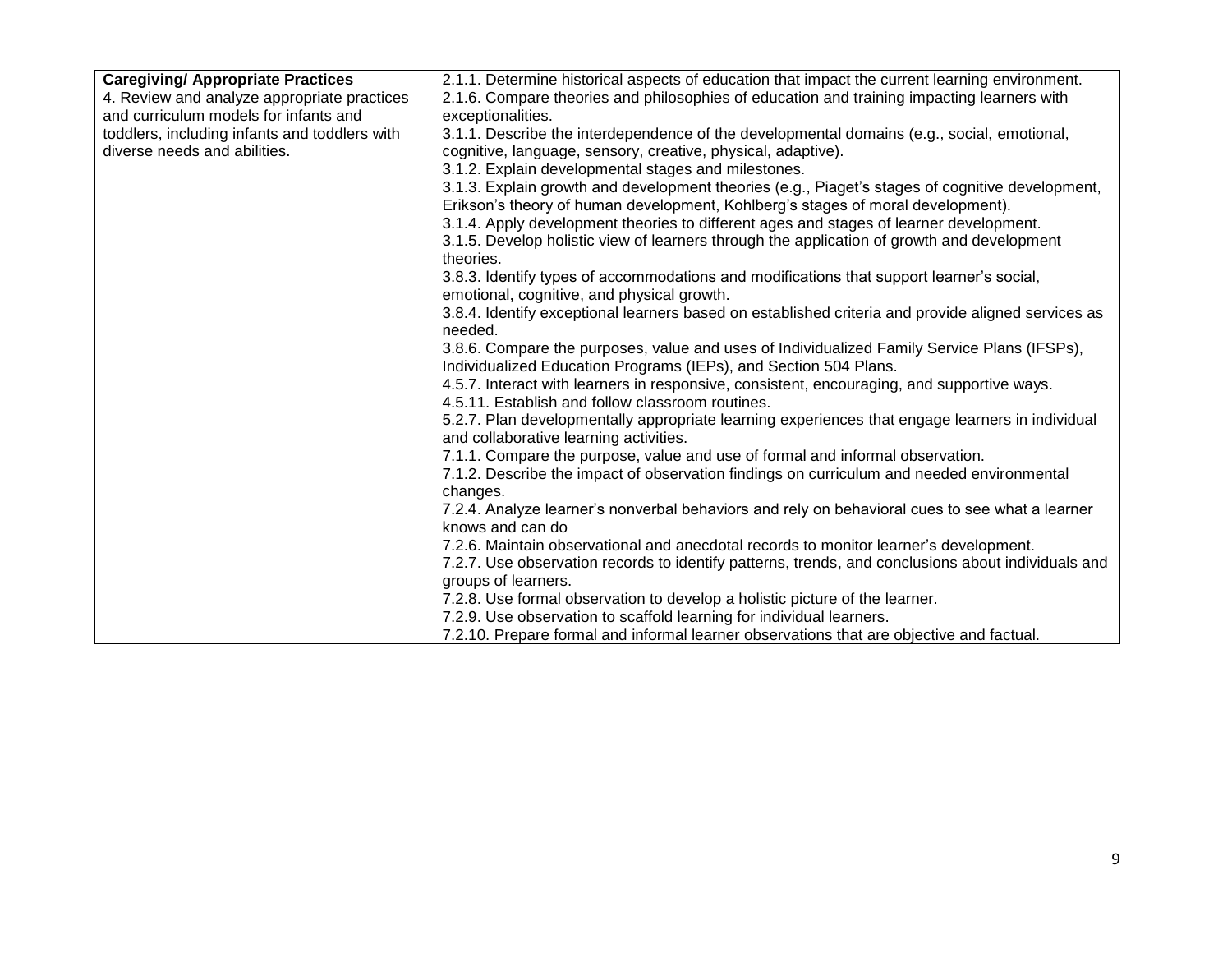| 5. Discuss the unique routines and roles of the | 2.4.2. Complete and maintain up-to-date records (e.g., incident reports, gradebooks,              |
|-------------------------------------------------|---------------------------------------------------------------------------------------------------|
| caregiver in the infant and toddler setting.    | immunization records).                                                                            |
|                                                 | 3.4.9. Explain how play provides opportunity for learners to grow and develop.                    |
|                                                 | 4.1.6. Identify the signs, symptoms and impact of physical and mental abuse; and adhere to        |
|                                                 | reporting protocol.                                                                               |
|                                                 | 4.1.10. Identify foods that may cause choking in learners                                         |
|                                                 | 4.2.3. Update and maintain health records according to protocol.                                  |
|                                                 | 4.2.4. Identify signs and symptoms of common childhood health issues and diseases.                |
|                                                 | 4.2.5. Follow established protocols for monitoring and reporting suspected cases of distress or   |
|                                                 | communicable diseases.                                                                            |
|                                                 | 4.2.6. Implement procedures for administering physician's orders or parent instructions when      |
|                                                 | treating a learner with a medical condition.                                                      |
|                                                 | 4.3.1. Identify the role that nutrition plays in growth and development.                          |
|                                                 | 4.3.2. Determine appropriate dietary guidelines for healthy meals or snacks.                      |
|                                                 | 4.3.3. Identify nutritional needs of learners based on age and stage of development.              |
|                                                 | 4.3.10. Explain the importance of social interaction for infants and children during snack and    |
|                                                 | mealtimes.                                                                                        |
|                                                 | 4.3.11. Document and report food-related concerns or incidents to a learner's family              |
|                                                 | 4.5.11. Establish and follow classroom routines.                                                  |
|                                                 | 7.2.3. Screen learners overall health status, developmental strengths and weaknesses              |
| 6. Identify the importance of respectful        | 3.4.4. Identify factors impacting learners' self-regulation.                                      |
| interactions and guidance as a characteristic   | 3.4.6 Implement strategies to ease separation anxiety.                                            |
| of quality care for infants and toddlers.       | 3.4.7. Use strategies to help learners express emotions.                                          |
|                                                 | 3.4.10. Model self-control for children and learners                                              |
|                                                 | 3.4.12. Use communication techniques that promote social growth and development.                  |
|                                                 | 4.5.5. Model respect for individuals or groups' culturally unique factors.                        |
|                                                 | 4.5.6. Develop rapport with learners.                                                             |
|                                                 | 4.5.7. Interact with learners in responsive, consistent, encouraging and supportive ways.         |
|                                                 | 4.5.9. Create a supportive and inclusive learning environment that promotes positive interactions |
|                                                 | and behaviors and minimizes risks.                                                                |
|                                                 | 4.6.1. Describe the advantages and importance of family or caregiver involvement in learner       |
|                                                 | development.                                                                                      |
|                                                 | 4.6.2. Identify and implement techniques to constructively and supportively communicate with      |
|                                                 | families or caregivers.                                                                           |
|                                                 | 4.6.7. Involve family or caregiver in resolving learner's conflicts or issues.                    |
|                                                 | 4.6.8. Assist families or caregivers in addressing challenging learner behaviors outside the      |
|                                                 | learning environment.                                                                             |
|                                                 | 4.6.9. Explain the role and value of external support agencies in education.                      |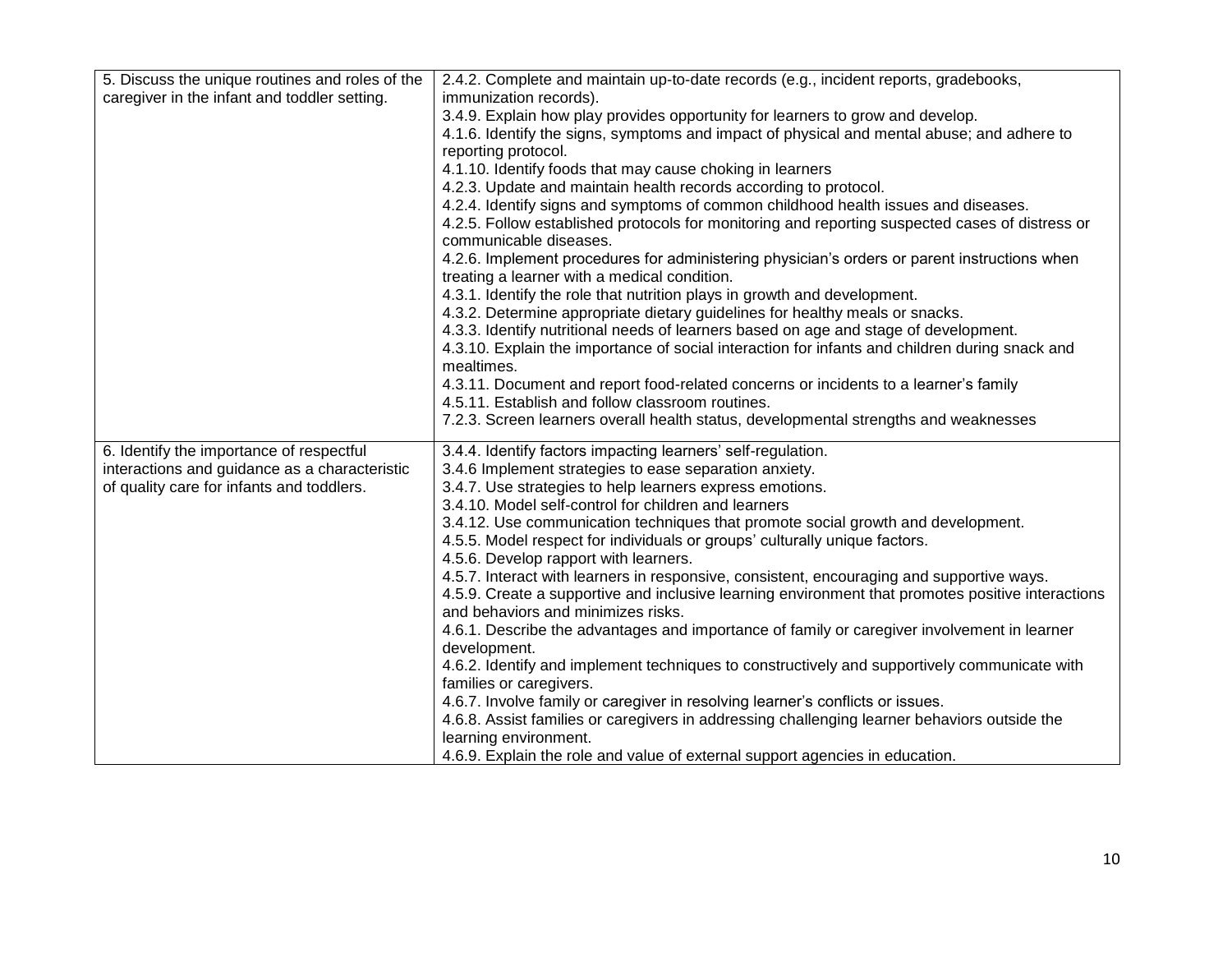| <b>Development and Early Language</b>           | 3.5.1. Explain the interrelationships of language development with cognitive, physical and           |
|-------------------------------------------------|------------------------------------------------------------------------------------------------------|
| <b>Development</b>                              | social/emotional development.                                                                        |
| 7. Identify the importance of emergent literacy | 3.5.2 Explain how language is developed.                                                             |
| in families with infants and toddlers.          | 3.5.3. Describe the importance of listening, conversing and gesturing as foundations for learning    |
|                                                 | languages or multiple languages.                                                                     |
|                                                 | 3.5.4. Identify the relationship between oral language development and reading.                      |
|                                                 | 3.5.5. Explain the purposes for which learners use oral language.                                    |
|                                                 | 3.5.6. Describe the significance of children's self-talk.                                            |
|                                                 | 3.5.7. Use the technique of recasting to support learner's language skills and development.          |
|                                                 | 3.5.8. Explain stages of English acquisition for dual-language learners.                             |
|                                                 | 3.5.9. Explain the role of the home language in promoting development of English language and        |
|                                                 | literacy.                                                                                            |
|                                                 | 3.5.10. Identify the home-language environment for each learner.                                     |
|                                                 | 3.5.11. Determine stage of a learner's English language development sequence.                        |
|                                                 | 3.5.12. Demonstrate purposeful, intentional use of language that encourages conversation.            |
|                                                 | 3.5.15. Model correct use of language (e.g., structures, grammar, tone, volume, expression).         |
|                                                 | 3.5.16. Collaborate with families to set language learning goals for their children.                 |
|                                                 | 3.5.17. Promote development of home language while facilitating English language acquisition.        |
|                                                 | 3.5.18. Determine staff supports needed to assess and individualize instruction for dual-language    |
|                                                 | learners (DLLs).                                                                                     |
|                                                 | 3.6.3. Describe stages of literacy development.                                                      |
|                                                 | 7.2.14. Utilize ongoing learner observation to recognize developmental goal attainment.              |
|                                                 | 7.2.15. Assess learner's readiness to transition.                                                    |
|                                                 | 7.2.16. Use observations to align curricular activities.                                             |
|                                                 | 7.2.17. Communicate observation outcomes to stakeholders.                                            |
| 8. Research how infants and toddlers (0-3)      | 3.2.3. Explain sequences, stages, and milestones of cognitive development.                           |
| develop and learn.                              | 3.2.5. Explain how interactions and the environment stimulate brain function, growth and             |
|                                                 | development.                                                                                         |
|                                                 | 3.2.8. Align instructional strategies and interventions to learners' stages of cognitive development |
|                                                 | and learning styles.                                                                                 |
|                                                 | 3.3.1. Describe the milestones of physical growth and development.                                   |
|                                                 | 3.3.2. Determine learners' physical development stages and milestones.                               |
|                                                 | 3.3.4. Implement activities and strategies that can be used to promote motor-skill development.      |
|                                                 | 3.4.2. Explain genetic and environmental conditions that affect social growth and development.       |
|                                                 | 3.4.3. Identify how attachment impacts relationships.                                                |
|                                                 | 3.4.5. Describe how caring, consistent relationships with adults provide external supports.          |
|                                                 | 3.4.9. Explain how play provides opportunity for learners to grow and develop.                       |
|                                                 | 4.7.1. Identify the importance of learner self-regulation as related to classroom management.        |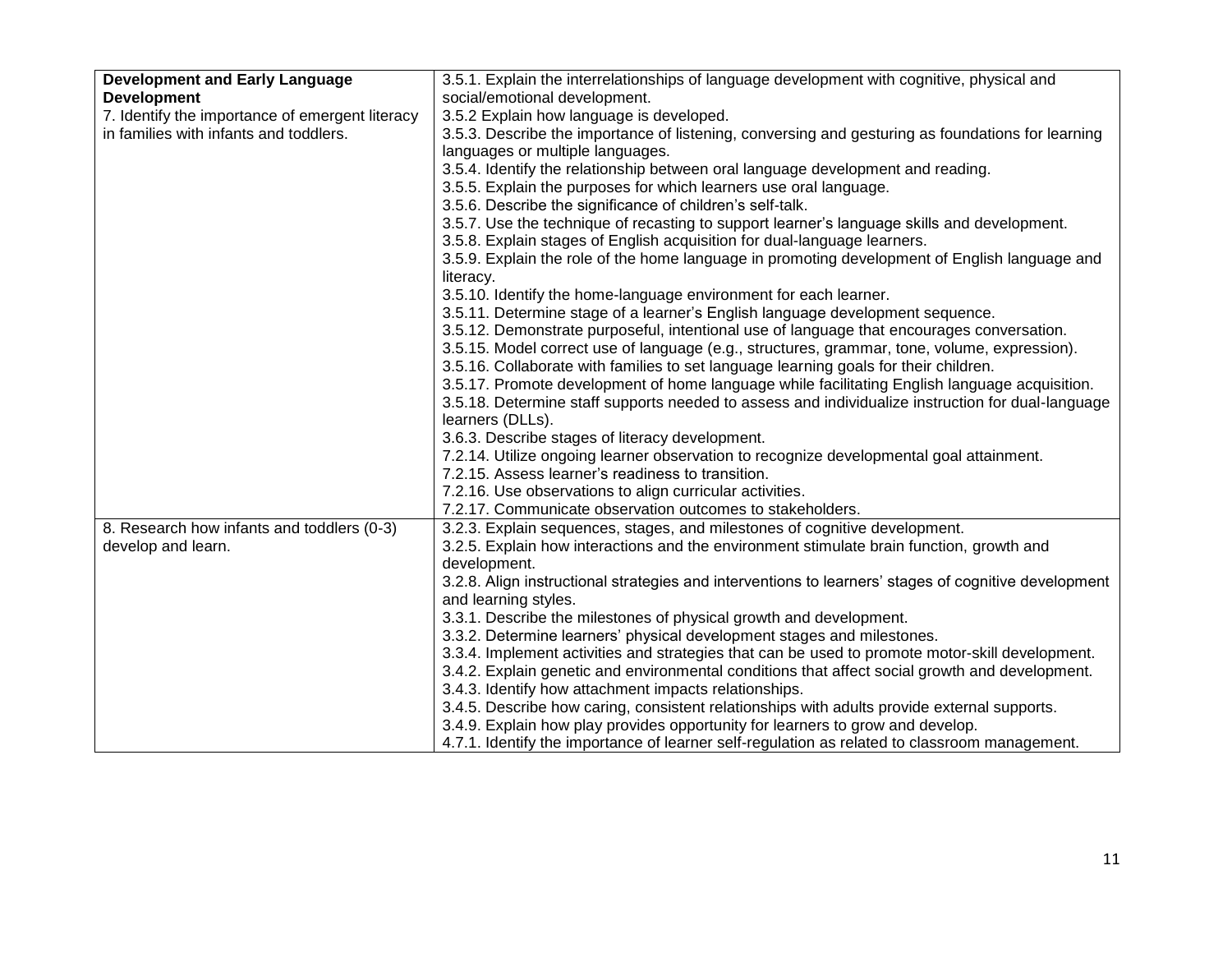| 9. Explain effective techniques that guide       | 3.8.1. Identify learner's interests, abilities and developmental progress.                    |
|--------------------------------------------------|-----------------------------------------------------------------------------------------------|
| infant and toddler behavior by describing the    | 3.8.3. Identify types of accommodations and modifications that support learner's social,      |
| impact(s) of positive guidance, behavioral       | emotional, cognitive and physical growth.                                                     |
| techniques, and practicing consistency.          | 4.7.2. Recognize reasons that learners exhibit inappropriate behavior, and recommend and      |
|                                                  | implement intervention strategies.                                                            |
|                                                  | 4.7.5. Respond to and redirect learner behavior.                                              |
|                                                  | 4.7.6. Implement techniques to foster positive learner behavior.                              |
| <b>Families: Relationships with Community</b>    | 4.6.1. Describe the advantages and importance of family or caregiver involvement in learner   |
| 10. Discuss strategies for establishing positive | development.                                                                                  |
| and productive relationships with families of    | 4.6.2. Identify and implement techniques to constructively and supportively communicate with  |
| infants and toddlers.                            | family or caregiver.                                                                          |
|                                                  | 4.6.4. Use family engagement strategies to partner with families in making decisions.         |
|                                                  | 4.6.5. Collaborate with families to enhance support provided to the learner.                  |
|                                                  | 4.6.9. Explain the role and value of external support agencies in education.                  |
|                                                  | 4.6.11. Explain ways in which community members can contribute to learning experiences.       |
|                                                  | 4.6.12. Establish and grow positive relationships with community partners.                    |
|                                                  | 4.6.13. Engage community partners in developing learning opportunities.                       |
| 11. Explain strategies to Include families from  | 2.2.13. Analyze the community's shifting demographics, and recommend ways that the education  |
| diverse backgrounds and cultures in order to     | system can respond.                                                                           |
| encourage their involvement in the educational   | 3.7.2. Describe the role of cultural and environmental influences on a learner's development. |
| care setting and supporting the young child's    | 3.7.3. Describe the impact of culture on adults' behavior with learners.                      |
| relationship with their family.                  | 3.7.5. Obtain information about a child's culture from her or his family.                     |
|                                                  | 3.7.8. Address cultural relevance in making curriculum choices and adaptations.               |
|                                                  | 4.5.5. Model respect for individuals' or groups' culturally unique factors.                   |
|                                                  | 4.6.9. Explain the role and value of external support agencies in education.                  |
|                                                  | 4.6.10. Collaborate with stakeholders and intervention team to meet requirements of learners. |
|                                                  | 4.6.11. Explain ways in which community members can contribute to learning experiences.       |
|                                                  | 4.6.12. Establish and grow positive relationships with community partners.                    |
|                                                  | 4.7.8. Identify ways that cultural perspectives can impact conflicts.                         |
| 12. Review and analyze the role of the           | 4.6.1. Describe the advantages and importance of family or caregiver involvement in learner   |
| family/caregiver in the infant/toddler           | development.                                                                                  |
| experience.                                      | 4.6.4. Use family engagement strategies to partner with families in making decisions.         |
|                                                  | 4.6.7. Involve family or caregiver in resolving learner's conflicts or issues.                |
|                                                  | 4.6.8. Assist families or caregivers in addressing challenging learner behaviors outside the  |
|                                                  | learning environment.                                                                         |
|                                                  | 4.7.9. Determine when to involve stakeholders in conflict-resolution activities.              |